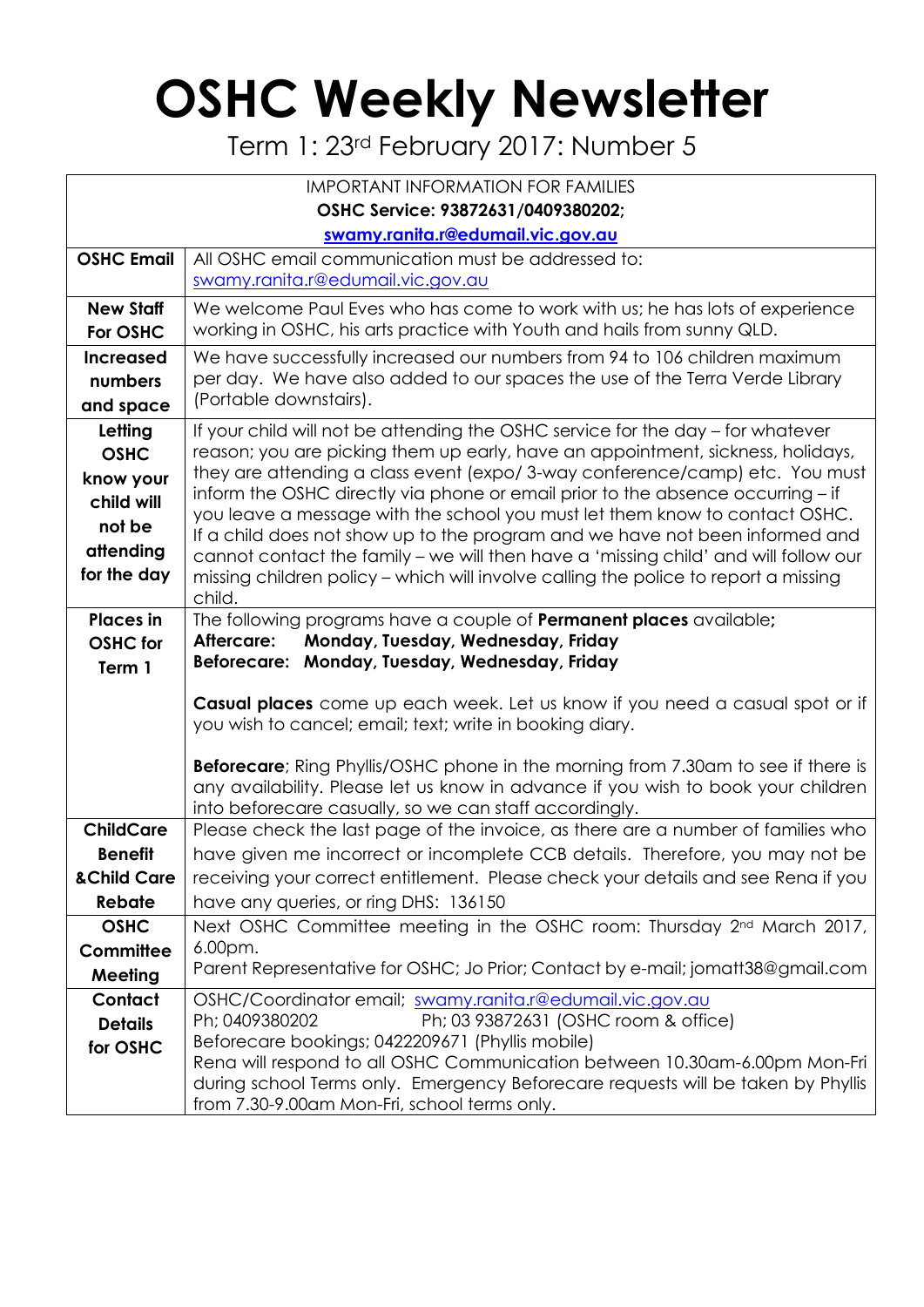## **Weekly Aftercare &Beforecare Program Plan**

## **Framework for School Age Care: Focus Outcomes;**

**1.'Children have a strong sense of identity'**

**2. 'Children are connected with and contribute to their world'**

**3. 'Children have a Strong Sense of Wellbeing'**

**4. 'Children are confident and involved learners'**

**5. 'Children are effective communicators'**

## **AFTERCARE**

| Day   | <b>Date</b>                  | <b>Activity</b> |                                           |  |  |
|-------|------------------------------|-----------------|-------------------------------------------|--|--|
| Mon   | 27 <sup>th</sup><br>February | Glenda:         | Skipping/Adventure Playground/Master Chef |  |  |
|       |                              | Rusty:          | Tennis                                    |  |  |
|       |                              | Indiana:        | <b>Table Tennis</b>                       |  |  |
|       |                              | Hayfa:          | Origami Shopping Bags                     |  |  |
|       |                              | Paul:           | Outdoor Art Activity                      |  |  |
|       |                              | Olivia:         | Foam Ball People                          |  |  |
|       |                              | Harri:          | Drawing with Pitt pencils on Black Paper  |  |  |
| Tues  | 28th<br>February             | Harri:          | <b>Weaving Circles</b>                    |  |  |
|       |                              | Rusty:          | handball                                  |  |  |
|       |                              | <b>Phyllis:</b> | Science Club; Fizzy Dinosaur Eggs         |  |  |
|       |                              | Paul:           | Art in the Art room                       |  |  |
|       |                              | Olivia:         | Peacocks and their Nests                  |  |  |
| Wed   | 1st March                    | Glenda:         | Adventure playground/Master Chef          |  |  |
|       |                              | Rusty:          | <b>Ball Tiggy</b>                         |  |  |
|       |                              | Harri:          | <b>Painting Pet Rocks</b>                 |  |  |
|       |                              | Justine:        | Cloud Mobiles                             |  |  |
|       |                              | Paul:           | Soccer                                    |  |  |
|       |                              | Olivia:         | Quiet Activities in the Libarary          |  |  |
|       |                              | Rowena:         | <b>Outside Games</b>                      |  |  |
| Thurs | 2 <sup>nd</sup> March        | Harri:          | Modelling Foam Figures                    |  |  |
|       |                              | Hayfa:          | Outside Games; Master Chef & Skipping     |  |  |
|       |                              | Glenda:         | Cooking Club: Rice Bubble Squares         |  |  |
|       |                              | Meg:            | <b>Gymnastic Performances</b>             |  |  |
|       |                              | <b>Rusty:</b>   | Lacrosse                                  |  |  |
|       |                              | Justine:        | Dress-up & Performance                    |  |  |
|       |                              | Rowena:         | <b>Bush Kinder Sessions</b>               |  |  |
| Fri   | 3rd March                    | Glenda:         | Adventure/Masterchef/Outside Games        |  |  |
|       |                              | Rusty:          | Handball                                  |  |  |
|       |                              | <b>Phyllis:</b> | Wheels (Protective Gear must be worn)     |  |  |
|       |                              | Paul:           | Uncle Sam                                 |  |  |